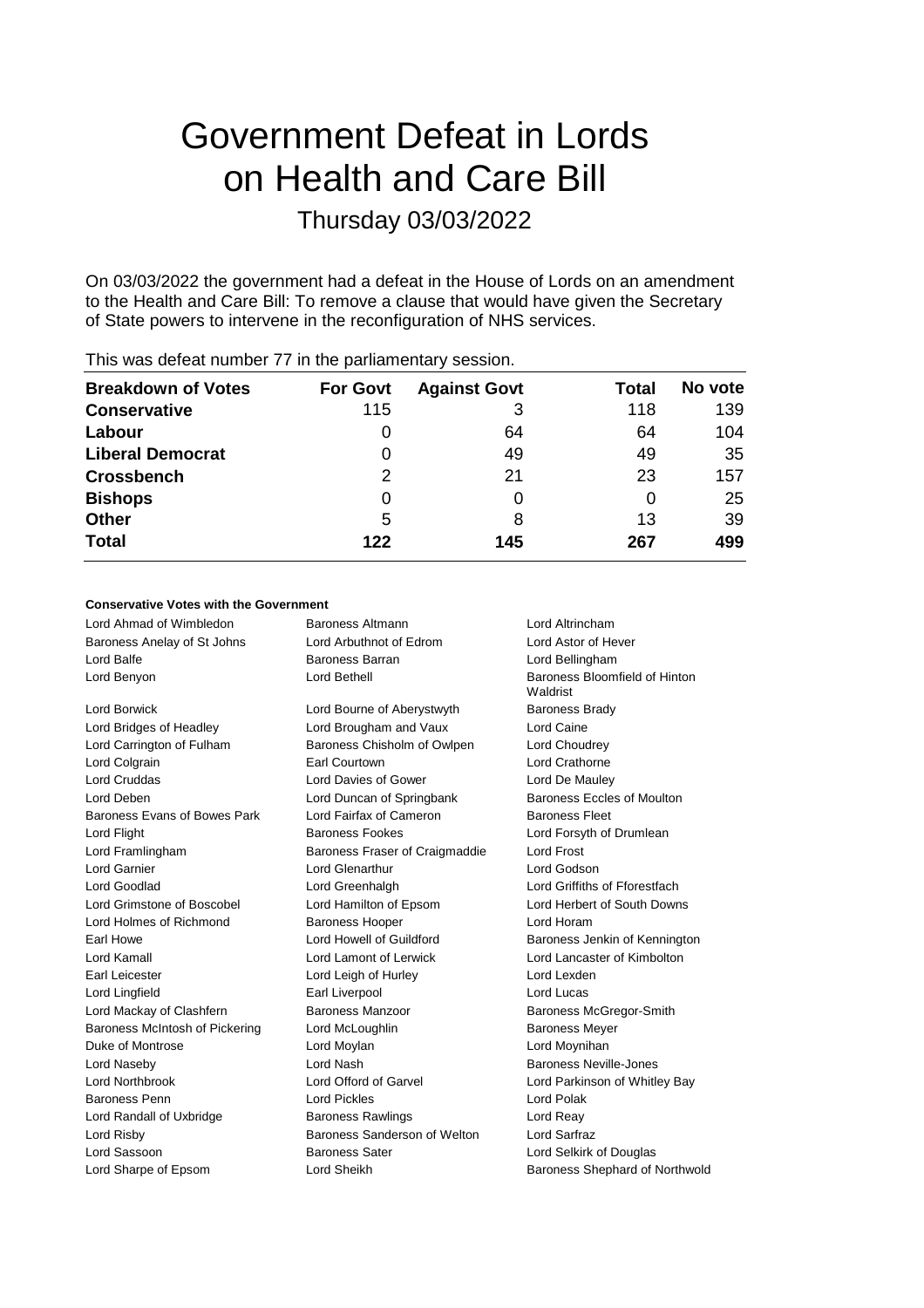Lord Sherbourne of Didsbury Lord Shinkwin Lord Smith of Hindhead Baroness Stedman-Scott Lord Sterling of Plaistow Lord Stewart of Dirleton Baroness Stowell of Beeston Baroness Stroud Baroness Sugg Lord Suri Lord Taylor of Holbeach Viscount Trenchard Lord True Lord Udny-Lister Lord Vaizey of Didcot Baroness Vere of Norbiton Lord Wharton of Yarm Lord Willetts Baroness Williams of Trafford Lord Wolfson of Tredegar Baroness Wyld Viscount Younger of Leckie

#### **Conservative Votes against the Government**

| Lord Clarke of Nottingham | Baroness Harding of Winscombe | Lord Lansley |
|---------------------------|-------------------------------|--------------|
|---------------------------|-------------------------------|--------------|

#### **Labour Votes with the Government**

#### **Labour Votes against the Government**

Baroness Blake of Leeds **Baroness Blower** Baroness Blower **Lord Blunkett** Lord Boateng Lord Bradley Lord Brooke of Alverthorpe Lord Browne of Ladyton Lord Campbell-Savours Lord Cashman Viscount Chandos Lord Coaker Lord Collins of Highbury Baroness Corston **Corston Corporation** Lord Davies of Brixton **Baroness Donaghy** Lord Dubs Lord Eatwell Lord Elder Baroness Golding Baroness Goudie Viscount Hanworth Lord Hendy Baroness Henig Lord Howarth of Newport Lord Kennedy of Southwark Baroness Kingsmill **Lord Knight of Weymouth** Lord Lipsey Baroness Lister of Burtersett Lord Mandelson Lord Maxton Lord McAvoy Baroness McIntosh of Hudnall Lord McNicol of West Kilbride Baroness Merron **Baroness Merron** Lord Monks Baroness Morgan of Huyton Baroness Morris of Yardley **Lord Murphy of Torfaen** Baroness Nye **Lord Pendry Baroness Pitkeathley** Baroness Rebuck Baroness Ritchie of Downpatrick Lord Rosser Baroness Sherlock Baroness Smith of Basildon Lord Snape Viscount Stansgate Baroness Thornton Lord Tunnicliffe Lord Watson of Invergowrie **Baroness Wheeler** Baroness Wheeler Baroness Whitaker Baroness Wilcox of Newport

Lord Adonis Lord Anderson of Swansea Baroness Armstrong of Hill Top

Lord Harris of Haringey **Baroness Hayman of Ullock** Baroness Healy of Primrose Hill Lord Hunt of Kings Heath Baroness Jones of Whitchurch Baroness Kennedy of The Shaws

#### **Liberal Democrat Votes with the Government**

#### **Liberal Democrat Votes against the Government**

Lord Addington **Lord Allan of Hallam** Baroness Bakewell of Hardington

- Lord Willis of Knaresborough
- Baroness Brinton Lord Bruce of Bennachie Lord Campbell of Pittenweem Lord Clement-Jones Lord Dholakia Lord Foster of Bath Lord Fox **Lord Goddard of Stockport** Baroness Grender Baroness Hamwee **Baroness Harris of Richmond** Lord Hussain Baroness Hussein-Ece **Baroness Janke** Baroness Jolly Baroness Kramer **Lord Marks of Henley-on-Thames** Baroness Northover Lord Oates Lord Paddick Baroness Parminter Baroness Pinnock **Lord Purvis of Tweed** Baroness Randerson Lord Rennard Baroness Scott of Needham Market Lord Scriven Lord Sharkey **Baroness Sheehan** Lord Shipley **Lord Shipley** Baroness Smith of Newnham Lord Stoneham of Droxford Lord Strasburger Lord Stunell Baroness Suttie Lord Teverson Lord Thomas of Gresford **Baroness Thomas of Winchester** Lord Tope Baroness Tyler of Enfield **Lord Wallace of Saltaire** Baroness Walmsley
- Mandeville Baroness Barker **Lord Beith** Baroness Bonham-Carter of Yarnbury